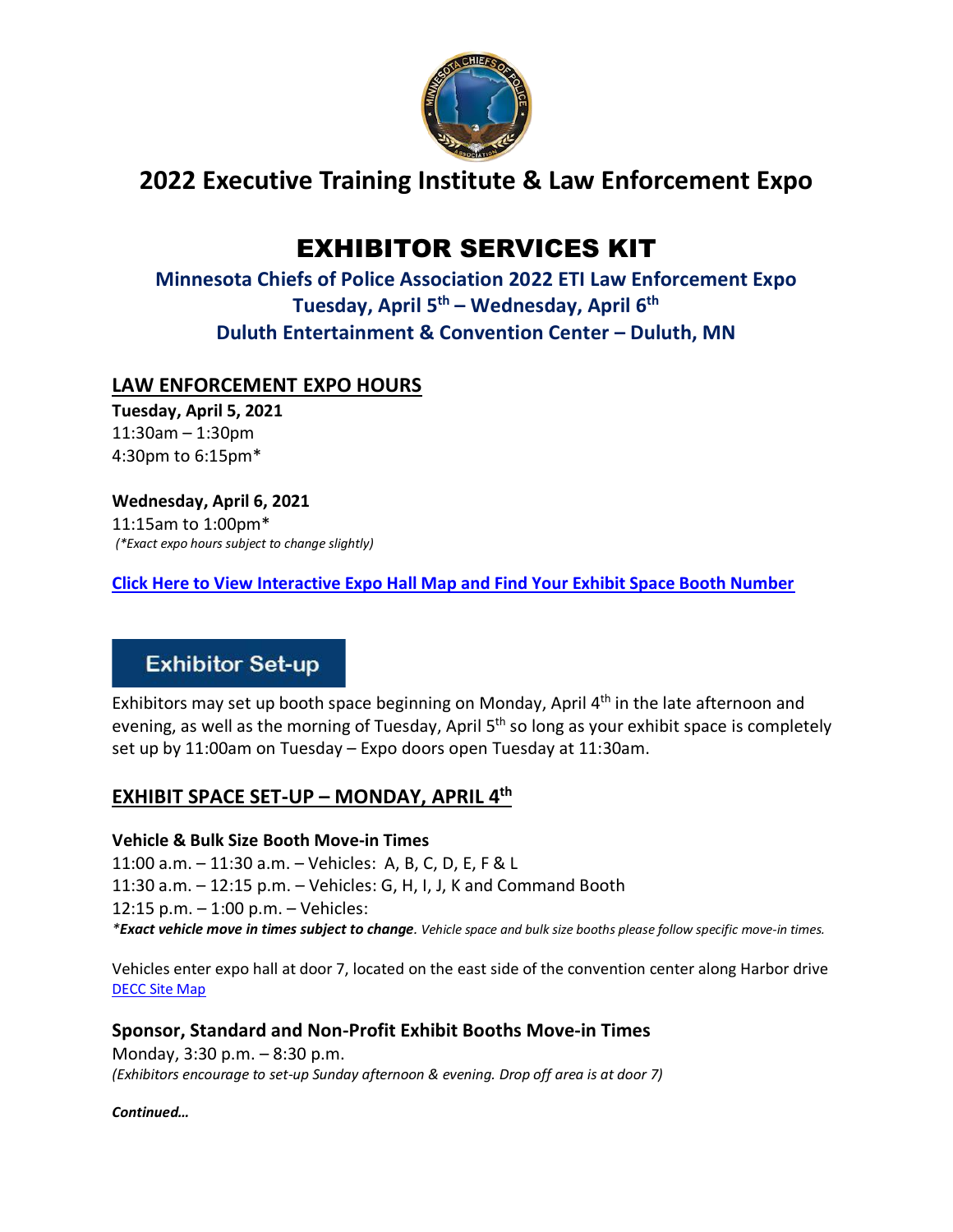## **EXHIBIT SPACE SET-UP – TUESDAY, APRIL 5th**

#### **Sponsor, Standard and Non-Profit Exhibit Booths Move-in Times**

Tuesday, 6:30 a.m. – 11:00 a.m.\* \*Exhibitors encouraged to set-up Sunday afternoon & evening \*Set up must be complete no later than 11:00 a.m. Day 1 of the Expo / Doors open at 11:30am *(No Vehicle move in on Tuesday – See Monday schedule)*

### **EXHIBIT SPACE BREAKDOWN – WEDNESDAY, APRIL 6th**

Exhibit Booths: 1:05 – 4:30 p.m. Vehicles begin – 1:05pm\* *\*Assuming path is clear to safely move vehicles. Vehicle move out may be delayed until can be done safely.*

Exhibitors MAY NOT dismantle their booths until the hall closes on Wednesday. Doing so is dangerous and discourteous to attendees and other exhibitors.

## **Expo Schedule**

### **EXPO HALL SCHEDULE OF EVENTS** *(\*Exact expo hours subject to change slightly)*

In the effort to drive more traffic in the expo hall, we will be hosting a presentation stage and Lunch in the expo hall both days, as well the MCPA Happy Hour, and our Annual Raffle. If you would like to donate to the raffle please email us with your item(s) description and value.

Click Here to View Full ETI Conference Schedule

## **Tuesday, April 5th**

6:30 am – 11:00 am: Hall will be open at 6:30 a.m. for Exhibitor booth staff only

#### **11:30 am: 2022 Law Enforcement Expo Opens**

11:30 am – 1:30 pm: Grand Opening of Expo Hall *(Chiefs Luncheon in expo hall)* 1:35 pm – 4:30 pm: Expo Hall Closed for General Sessions. Please be return to your booths by 4:15 pm.

#### **4:30 pm – Expo Hall Re-opens**

4:30pm – 6:15 pm: Expo, Presentation Stage, MCPA Happy Hour (all in expo hall) **6:15 pm: Expo Hall Closes**

#### **Wednesday, April 6th**

6:30 am – 11:00 am: Expo Hall will be open for Exhibitor booth staff only.

**11:15 am: Law Enforcement Expo Opens**

11:15 – 12:45 pm: Chiefs Lunch in Expo Hall

12:55 pm: Raffle Grand Prize drawing

#### **1:00 pm: 2021 Law Enforcement Expo concludes**

1:05 pm: Exhibitor booth breakdown begins

**IMPORTANT NOTE: The Exhibit Hall will be locked during closed times**. However, MCPA strongly encourages exhibitors to be aware of valuables within their booth. MCPA, exhibit management, its volunteers and its agents are not responsible for theft or damage to exhibit booths and/or exhibitor's property during the exhibition – including move in, times of hall closure and move out.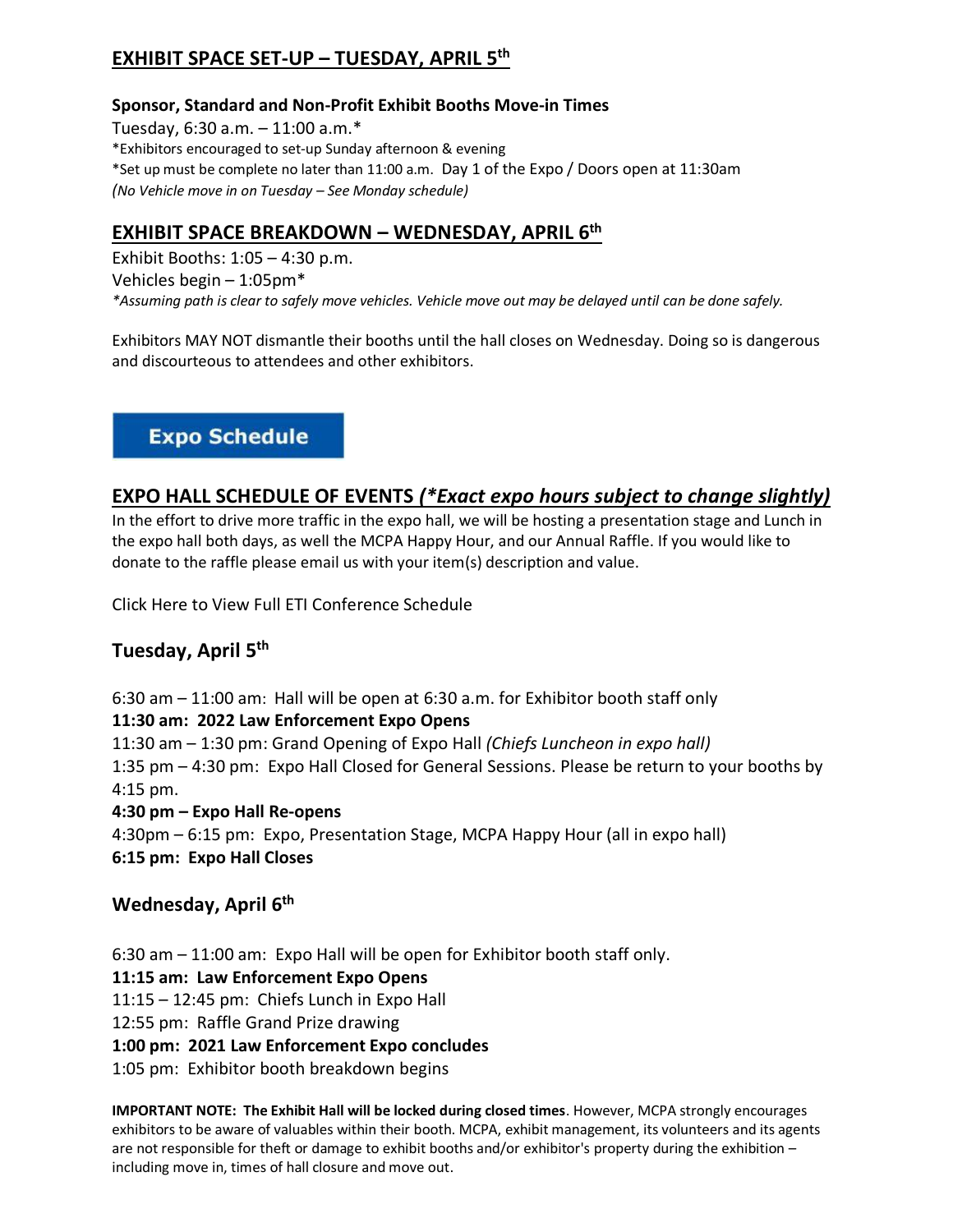## **Exhibitor Information & Resources**

#### **Each Exhibit Space Includes:**  8' High Back Drape, 3' High Side Drapes 1 - Skirted 8' Table *(Other size tables available on-site upon request. Show colors: blue, white and silver)* 2 - Chairs Booth I.D. Sign, and listing in Program / Exhibit Guide, and on Website and ETI app Complimentary Wi-Fi *(Connect to: DECC network – Enter Password: TBD)* Exhibits are located Pioneer Hall. The Expo Floor is NOT Carpeted

## **[EXPO ON SITE EXHIBITOR RESOURCES](https://decc.org/exhibitor-info-resources-exhibit/)**

## **ELECTRICAL – FURNITURE – DRAYAGE/SHIPPING – RENTAL**

Depending on your needs, you may also wish to make arrangements for the following items with the Duluth Entertainment & Convention Center Services, the Expo show decorator. **Please review and consider these items (Electrical, Carpet, Furniture, Drayage /Shipping) as they do not come standard in your exhibit space except where noted above.** 

Ordering is easier than ever – We want your event at the EXPO and DECC to run as smoothly as possible. It all starts with your order.

## **Order forms and online ordering can be found here: [https://decc.org/exhibitor](https://decc.org/exhibitor-info-resources-exhibit/)[info-resources-exhibit/](https://decc.org/exhibitor-info-resources-exhibit/)**

**Please Note:** For online orders, please use your **billing address.** This is the address that your credit card statement is sent to. Your credit card will be declined if you use an address other than the one listed on your billing statement.

## **Hotel Info**

#### **HOTEL BOOKING ACCOMMODATIONS IN DULUTH**

We have set up hotel room blocks at several hotels in Duluth, including the Holiday Inn, Canal Park Lodge, Hampton Inn and the Inn on Lake Superior.

**Holiday Inn** HQ hotel, with Hospitality Suite 218-722-1202

Clickable Link: [MN Police Chiefs](https://www.holidayinn.com/redirect?path=hd&brandCode=HI&localeCode=en®ionCode=1&hotelCode=DULMN&_PMID=99801505&GPC=MNC&cn=no&viewfullsite=true) Booking ID: MNC

#### **Hampton Inn Canal Park -** 218-720-3000

Anyone that answers the phone can make the reservation; just let them know you are with the MN Chiefs of Police Assn Conference